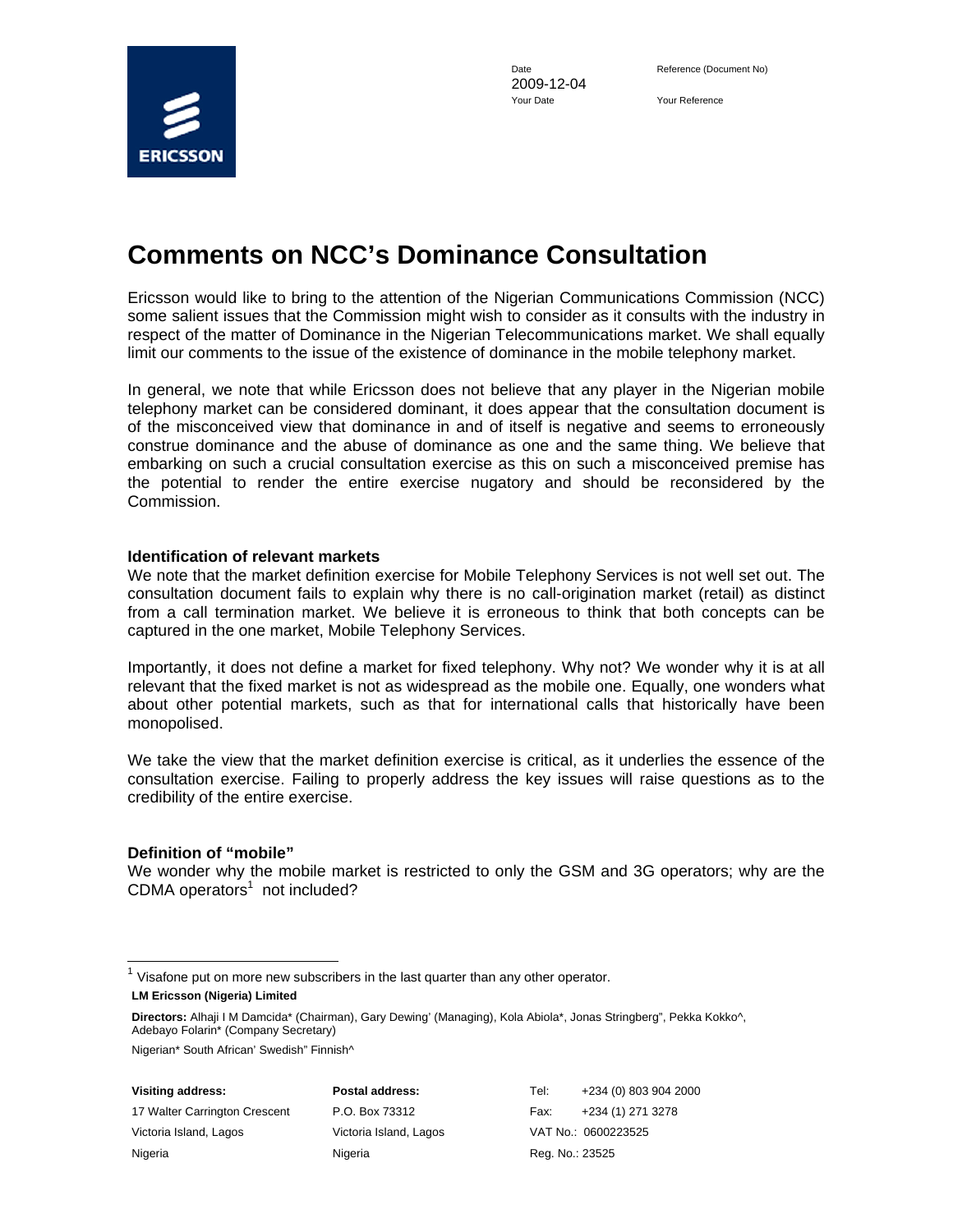We believe the definition of "mobile" in reference to mobile Telephony services is unduly restrictive, does not accord with the global drive towards technology neutrality and is in stark contradiction with the Commission's own general terms and definitions. Since the commencement of the Unified Licensing scheme in 2006, the Commission has issued over ten operators with Universal licensees of which MTN, Zain, EMTS (Etisalat), Zoom, Starcomms, Visafone, Multilinks, etc. are presently providing mobile services.

The Commission's quarterly subscriber update readily recognises this fact. Any attempt to conduct a consultation on dominance in the mobile services sector without due regard to these service providers will only provide a skewed result and will discredit the Commission's attempt to provide a fair and balanced consultation as to the existence of dominance in the Mobile Telephony Services market.

## **Evaluation of individual dominance**

At 5.2, the consultation document states that,

 "The Commission has considerable flexibility in how it may examine and apply these criteria [for evaluating individual dominance]..."

With due regard to the Commission's statutory mandate, the subjective wording of its approach ("flexibility") to addressing such a crucial issue gives cause for much concern. The proper application of competition law analysis is designed to remove flexibility; otherwise we get a subjective outcome.

It is our position that Competition law has two roles: first, it acts to protect the consumer from abusive behaviour by dominant firms; second, it protects market players from subjective and arbitrary intervention in their property rights by bodies such as the NCC. The offending sentence seems to miss this point entirely, accordingly we urge the Commission to expunge it from the consultation document.

### **Market share**

This talks of MTN's market share and the presumption that MTN is dominant because it has over 40% of the market for mobile subscribers. We are however concerned with the comment expressed in the consultation document that the market may be "reaching a degree of balanced competition" as MTN's market share has been eroded. This raises the question – what exactly is "balanced competition"? We believe that by its very nature competition is dynamic and unstable. A balance suggests a cartel which we believe is anathema to the concept of a competitive market.

We believe it is also necessary for the Commission to recognise that market share for GSM operators can be adduced inter alia to, pent up demand for telecommunications services, limited number of operators with resources to provide national coverage (circa 2003) and operational efficiencies. This recognition is key as the consultation document seems to infer that by mere virtue of its market size, MTN attained this status by less than legal means.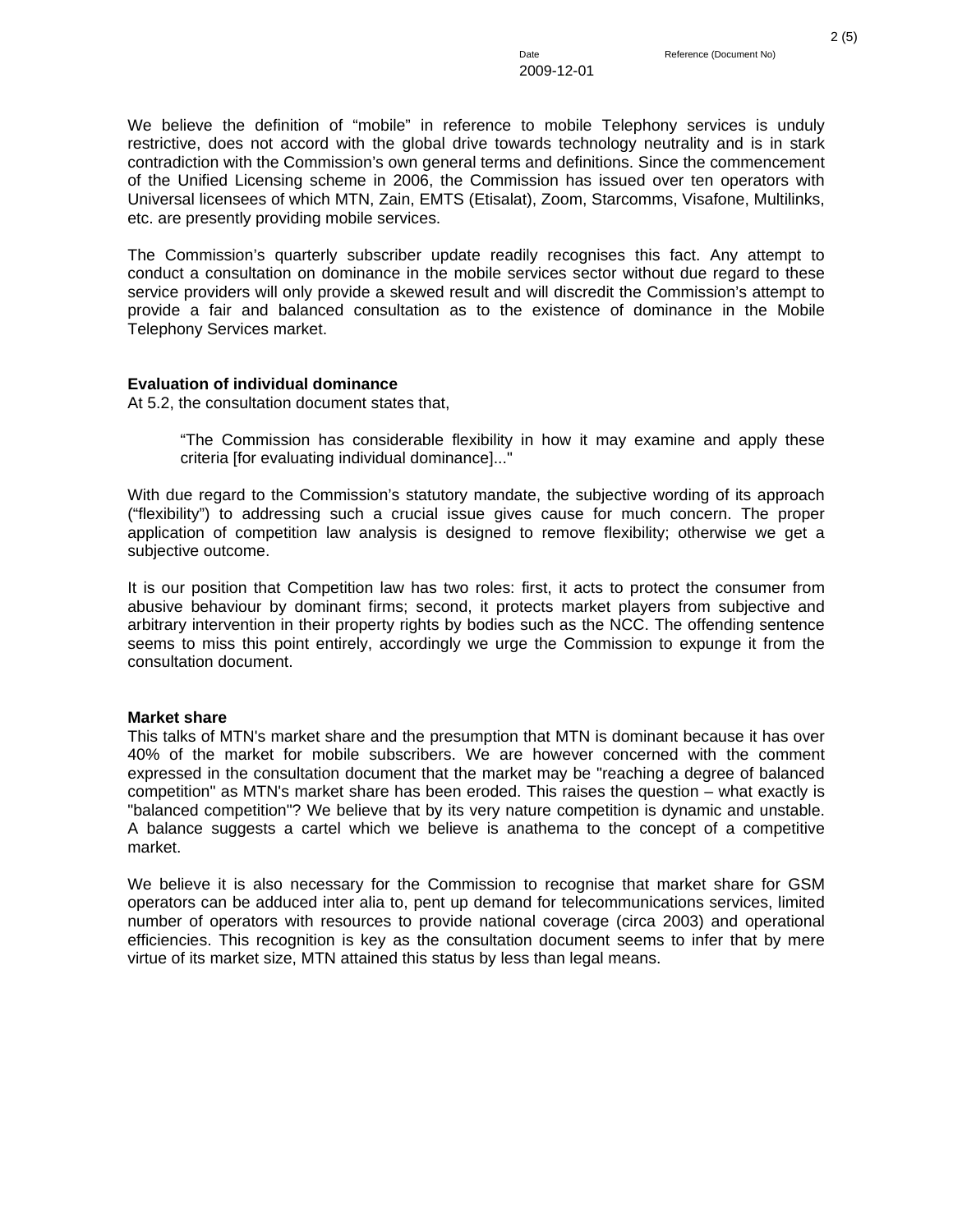# **Relative size**

Like the operator's market share, size in and of itself should not be a determinant for an operator's dominance. What is necessary is a proper examination of why MTN is large. This may be as a result of;

- timing issues and the failure of the NCC to issue licensees earlier (we note the challenges and rescission of the license to CIL after the 2G auction of 2001)
- **MTN's operational efficiencies in comparison to its competition**

The inference seems to be MTN are in the wrong for being big and must have abused their position. Whereas the reality may just be that they provide a better overall service than their competitors.

# **Negotiating position of customers**

It is inferred in this segment with reference to mobile number portability that

 "…while the theoretical barrier to full customer choice is low, in practice this limitation has likely inhibited much of MTN's customer base from considering changing carriers."

We believe that this statement is highly subjective and is unsubstantiated by empirical evidence. In addition an in-depth study of operator's churn rates over the past five years will show a gradual increase in churn across all market segments across the major operators. With cost of acquisition of a SIM card at an all time low, there is no major impediment to subscribers switching from one service provider to another.

# **Ease of Market entry**

The question(s) raised after the initial analysis in this segment are rather baffling. The analysis notes that there is an absolute barrier to entry because only the NCC can issue licensees. It then asks whether MTN has benefited and refers only to GSM spectrum being fully assigned. Clearly this barrier is not one of MTN's making, as is stated spectrum allocation is solely within the NCC's purview. How that could or should be inferred to favour an operator is rather curious.

However if "mobile" is defined as provision of services from 2G upwards, the Commission is still in a position to reduce this entry barrier by issuing more licenses and finding more spectrum e.g. 3G or 1800 spectrum, 2.3GHz and 2.6GHz. It is not an issue for which MTN (or any other operator) should be held culpable.

# **Rate of technological change**

The consultation document seems to treat 3G as a different market to 2G. It appears to regard 3G as either a value add, or an add-on to the 2G mobile service. We believe that this is inaccurate and the licensing of Al-heri, Hutchinson 3G, and other 3G mobile Greenfield operators discredits this line of thought. We believe it is only right to assume that 3G will affect the mobile market and base one's analyses accordingly.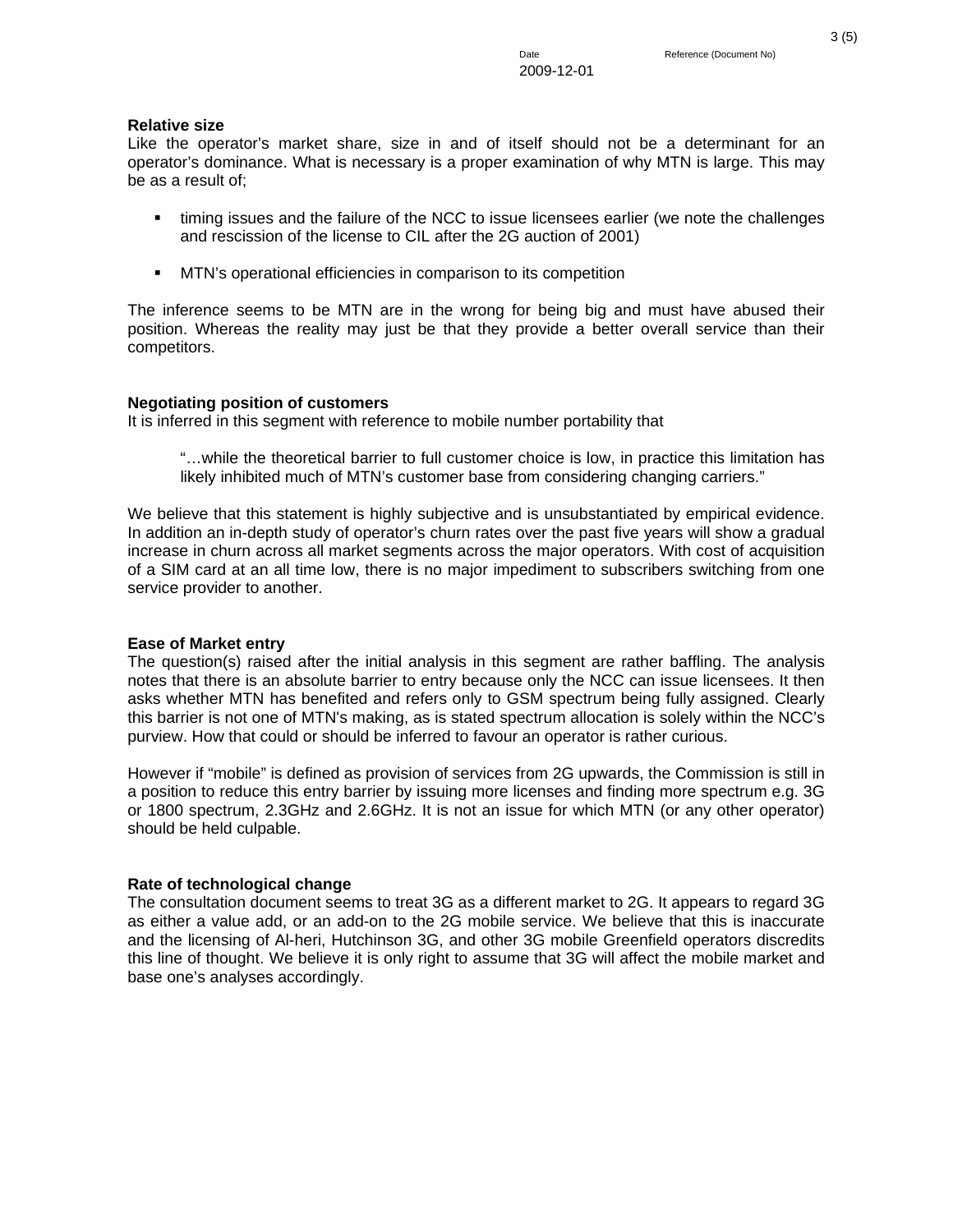### **Level of MTN's revenues**

We believe that the introduction of this concept to an objective assessment as to whether there is any dominance in the mobile telephony market is without merit. We believe that in a serious consultation of this nature, the operator's earnings are only an issue if one can show that MTN have earned super-normal profits, being profits over and above margins earned by other players and not due to efficient operations. It is not clear from the consultation document that this has been the case.

By the same token the question as to whether an operator has "superior or unique access to financial resources, equipment or technology" is rather moot. We believe that all operators have access to the same pool of technology options as well as potential investors and financial resources. The choice of which business banks or investors will provide funds to will always be dependent on the structure of a business, it's ways of working, corporate governance issues, the return on investment and social imperatives (if any).

To single out one operator as having "superior or unique access to financial resources", by virtue of its operational efficiencies, seems punitive and condemnatory and appears to sound a grim warning to potential investors (local and foreign) in Nigerian businesses.

### **Collective dominance**

For joint dominance to exist, it must be possible to show that an operator is individually dominant or is earning super-normal profits. The analysis would then go on to show that the dominant position is created through collusive action with another player or players within the market. In essence it is necessary to show the existence of a cartel.

In a multi-player market it is next to impossible to control a cartel and act collusively. While a two (2) player market may be ripe for signalling, a three (3) player market creates too many incentives for cheating and no obvious retaliation method against the cheater alone. It is equally odd that in the analysis on joint dominance no mention is made of the concept of "Retaliation" which is central to the concept of successful collusion.

### **Conclusion**

We appreciate the efforts made by the Commission towards the full liberalisation of the Nigerian telecommunications market as typified by the growth of the mobile telephony market since 2001. We however wish to urge that the Commission ensure that it maintains its renowned sense of objectivity, balance and fairness and it gives due consideration to respondents comments to the consultation document.

We do not believe that there is a need for a consultation on dominance in the mobile telephony market at this time, in view of,

- the current number of licensees (both CDMA and GSM) playing in the sector;
- the level of competitiveness (in products and pricing available); and
- the innovative services on offer.